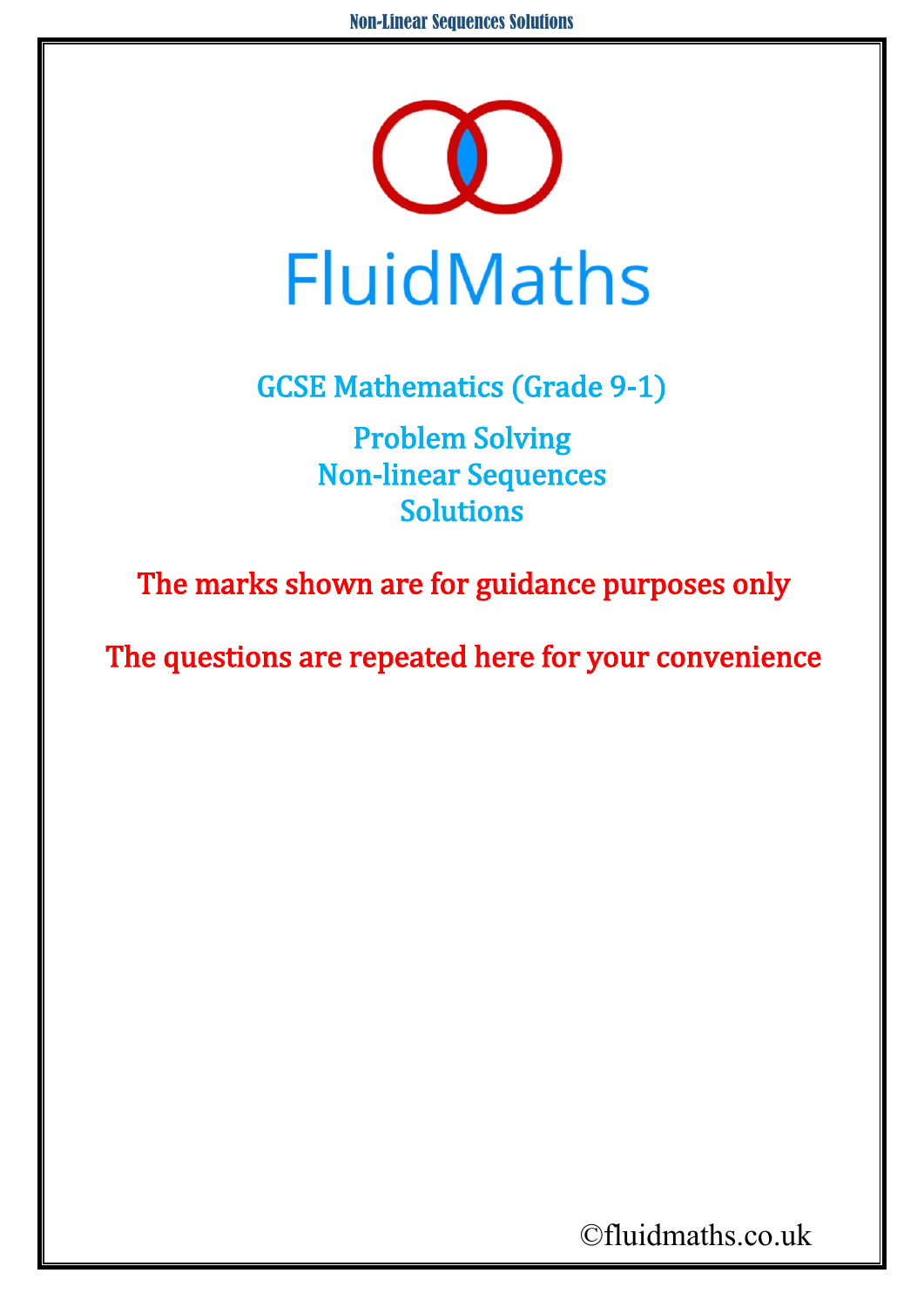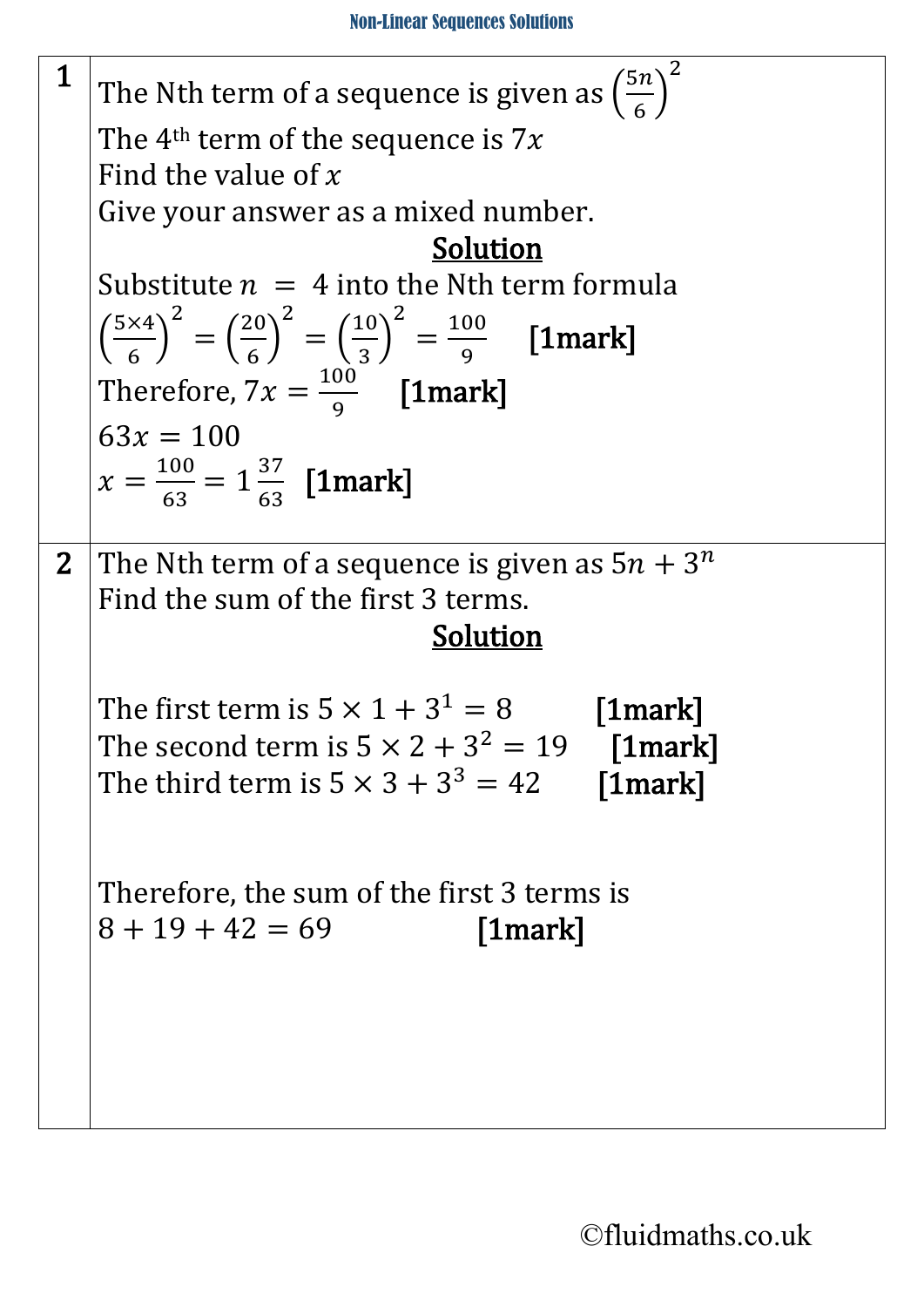| $\overline{3}$ | The first 4 terms of a Fibonacci sequence are given below              |
|----------------|------------------------------------------------------------------------|
|                | $3p, 2q, 3p + 2q, 3p + 4q, $                                           |
|                | Given that the $3^{rd}$ and $4^{th}$ terms are 15 and 31 respectively, |
|                | find the values of p and q                                             |
|                | <b>Solution</b>                                                        |
|                | $3p + 2q = 15$ ------------------Equation 1                            |
|                | $3p + 4q = 31$ -------------------Equation 2                           |
|                | Subtract equation 1 from equation 2                                    |
|                | $2q = 16$                                                              |
|                | $q=8$<br>$[1$ mark $]$                                                 |
|                | Now substitute $q = 8$ into equation 1                                 |
|                | $3p + 2(8) = 15$<br>$[1$ mark $]$                                      |
|                | $3p + 16 = 15$<br>{Multiply through by 3}                              |
|                | $3p = -1$                                                              |
|                | $p = -\frac{1}{3}$<br>[2marks]                                         |
|                |                                                                        |
|                |                                                                        |
|                |                                                                        |
| 4              | The Nth term of a sequence is given as $5n + 3^{n-p}$                  |
|                | The 7 <sup>th</sup> term of the sequence is 62.                        |
|                | Find the value of $p$ .                                                |
|                | <u>Solution</u>                                                        |
|                | Substitute $n = 7$ into the Nth term expression                        |
|                | That is, $5 \times 7 + 3^{7-p} = 62$<br>$\lfloor 1$ mark $\lfloor$     |
|                | $35 + 3^{7-p} = 62$                                                    |
|                | $3^{7-p} = 27$ {Write 27 into powers on 3} [1mark]                     |
|                | $3^{7-p} = 3^3$<br>$\lceil 1$ mark $\rceil$                            |
|                | Therefore, $7-p=3$                                                     |
|                | $[1$ mark $]$<br>$p = 4$                                               |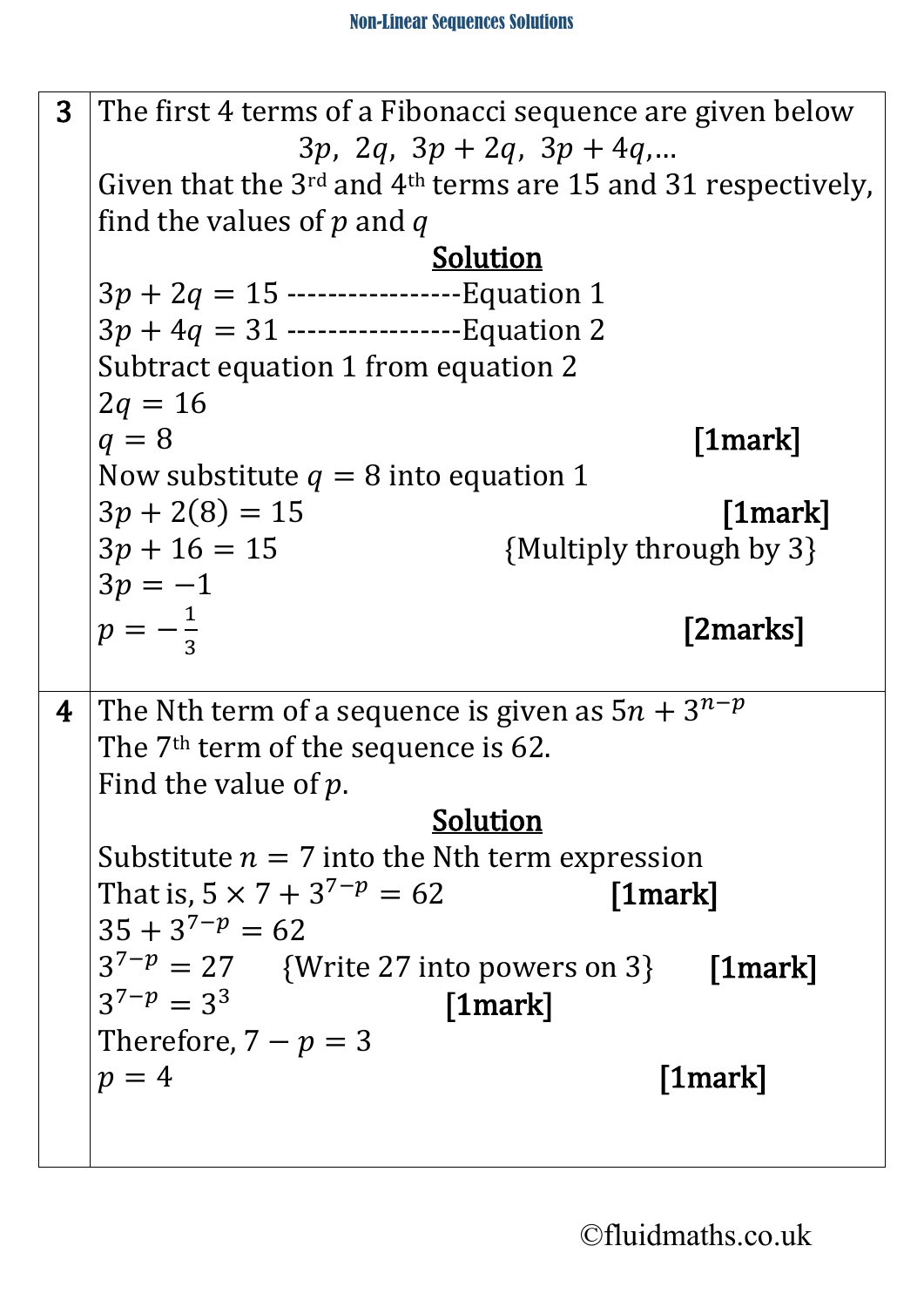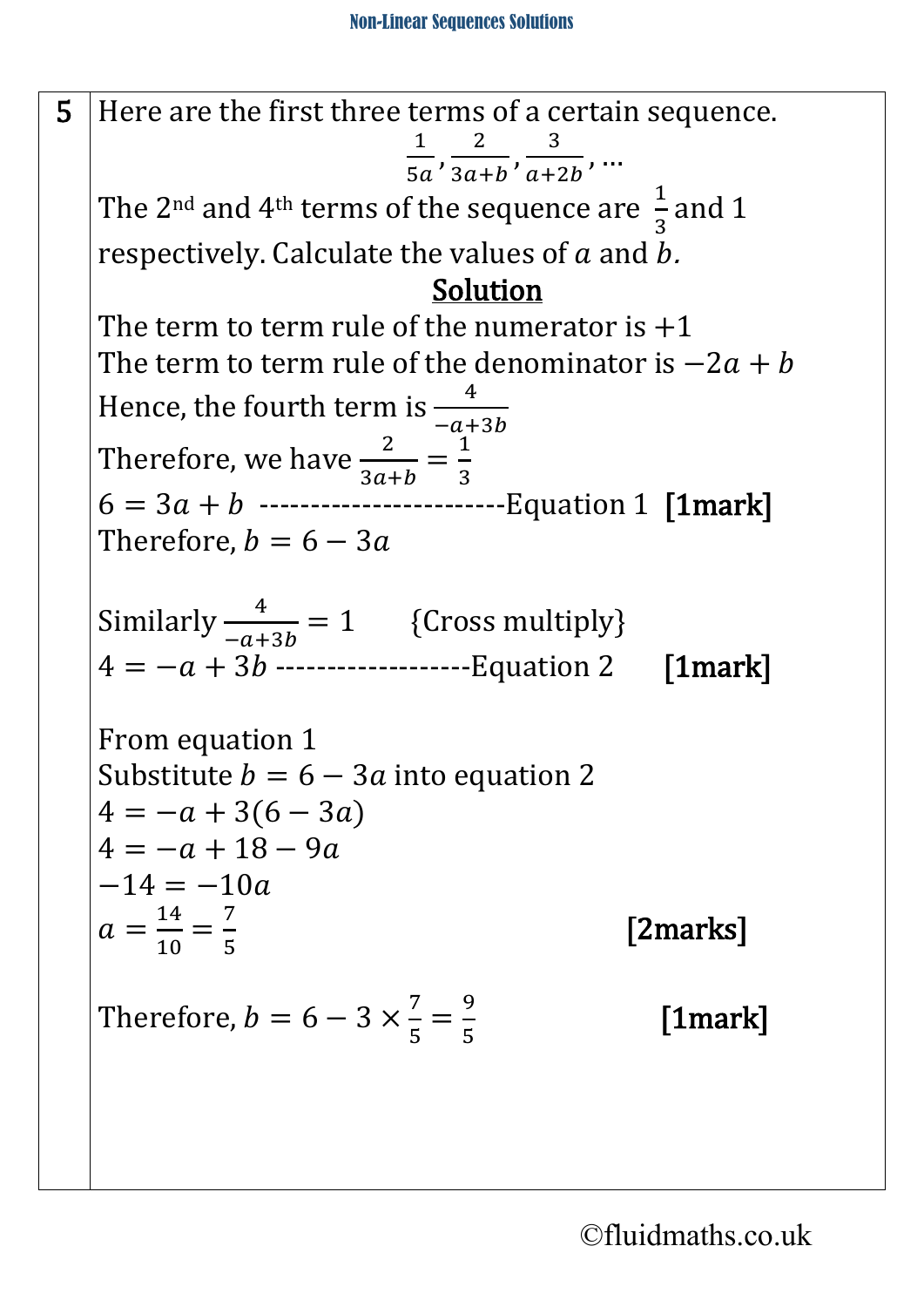